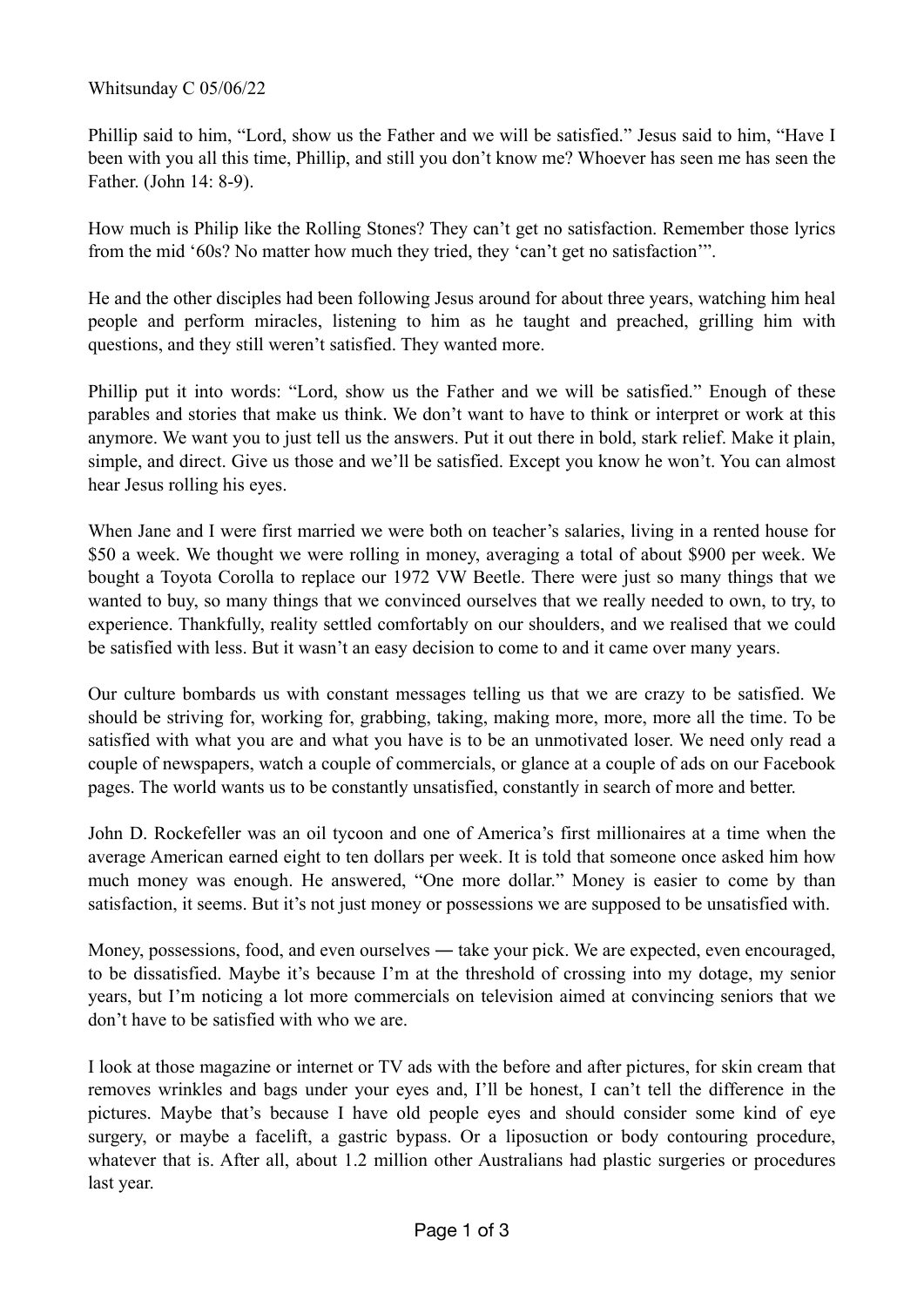One could do worse, financially speaking, than owning a plastic surgery practice in Australia. Just listen to some of the catch phrases that are used to lure you into a plastic surgery clinic when your level of dissatisfaction with your appearance reaches critical mass:

"A more beautiful and confident you!" "A more natural, younger you." (Youth is always a big seller.) "You can be perfect." "Because you're precious." "Boost your confidence." (And probably other things as well.) "Discover a new you." "Emerge to incredible possibilities." "Feel beautiful." "Helping you achieve your goals." (Well, someone's goals.) "Holding back the years." (There's that youth thing, again.) "Improving you." "Live beautifully."

The world of commerce is counting on you being dissatisfied. But we don't have to cave to that pressure. We can, actually, be satisfied without spending our retirement savings on bigger lips, a tighter face, a boat, a holiday house with a pool, or a trip to Europe. We can choose to be satisfied.

I submit that the road to satisfaction with our lives and ourselves, starts with being satisfied with our relationship with God. But how? How do we get a spiritual life that is, ultimately, satisfying? Some people believe that a satisfying spiritual life is to be found in books and lecture theatres.

When I was in theological college, I knew people who were there not because they wanted to be priests or theologians, but because they wanted to find God. They were always disappointed when our tutors told them that they were doing it backwards. Most people usually go to theological college after they've found God. Theological College is where you learn how to talk about the God you've found (Theology = Theos (God) logos (words). God Words.

Others turn to Christian self-help or what is often referred to as pop theology. There's an author who can prove that God exists in forty thousand, easy to understand, two or three syllable words. No need for faith when this author can give you proof.

There's another who cannot only give you faith, but make you rich at the same time, or at least tell you why you're not rich, which is usually because you don't have the right kind of relationship with God.

And there's another who will heal you of whatever ails you ― mental, spiritual, physical, or financial ― if you will just say the magic words: "Jesus Christ, my personal Lord and Saviour," and become a sustaining member of his ministry with a payment every month.

Of course, that's not what Jesus said.

Read today's Gospel and we hear that Jesus said, clearly and without confusion, in small, mostly one and two syllable words, that the path to knowing God, not just knowing about God, but having a satisfying relationship with God is to be found in none other than Jesus himself.